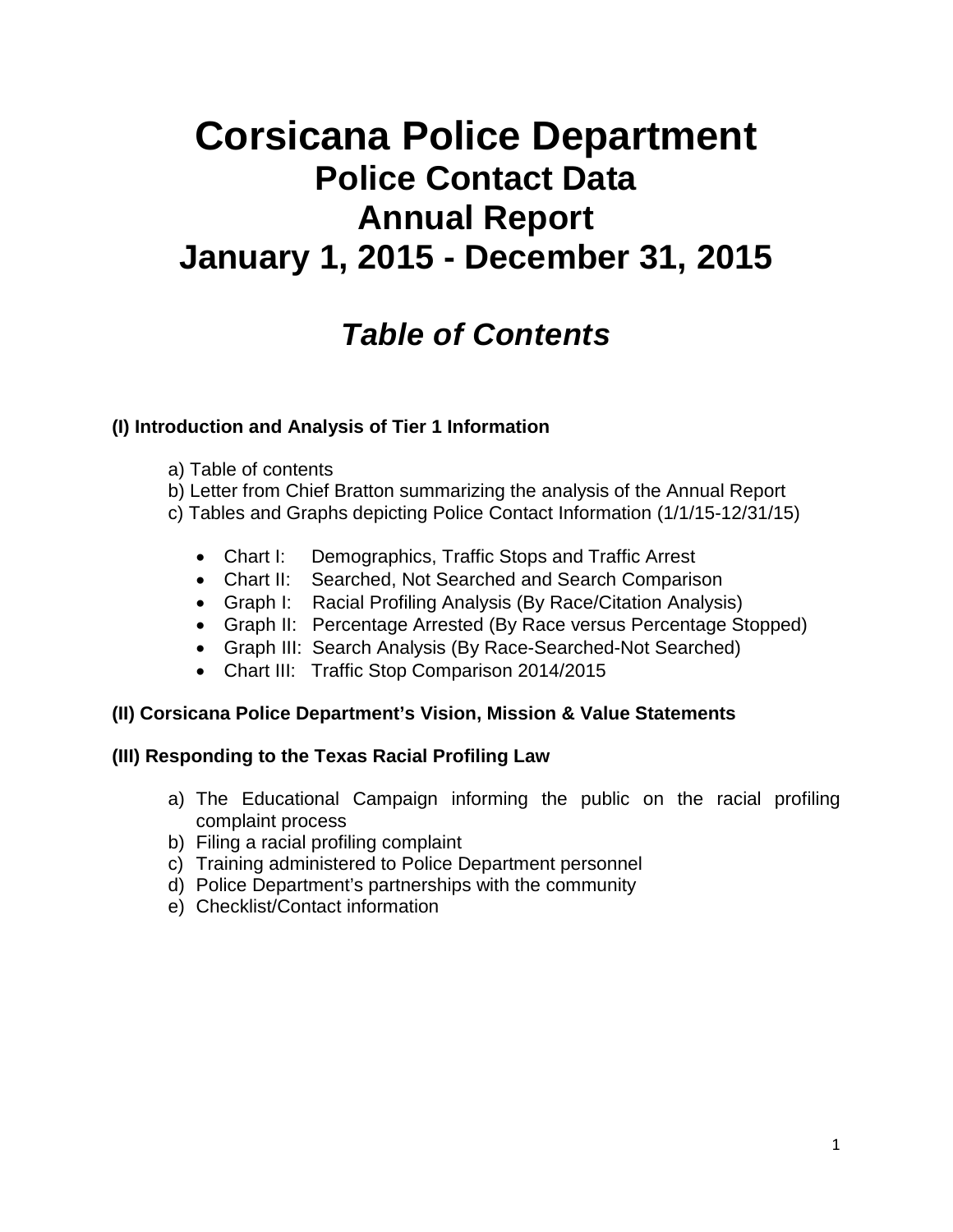| To:      | <b>Corsicana City Council</b>     |  |
|----------|-----------------------------------|--|
| From:    | Randy S. Bratton, Chief of Police |  |
| Subject: | <b>Racial Profiling Report</b>    |  |
| Date:    | February 22, 2016                 |  |

The Corsicana Police Department, in accordance with the Texas Racial Profiling Law, Art. 2.134 Code of Criminal Procedure, has been collecting police data to comply with the law. Throughout the past year, the Police Department, working closely with the Municipal Court, has striven to ensure that the numbers reported, via citations and arrest reports, were as accurate as possible. The information reported in this report applies to what is referred to as Tier I information only (stops that resulted in a citation or arrest). Although there are limitations as to the interpretation of the data contained in the report, I am confident that the analysis is as accurate as possible.

The report does not include Tier II information (more detailed information about every traffic stop, every pedestrian stop, and every search regardless of whether a citation is issued or an arrest is made). The department has met all state requirements allowing it to be exempt from Tier II reporting requirements.

In this report are several sections, which are intended and designed to provide background information regarding the Texas Racial Profiling Law. Other sections contain information relevant to the policies adopted by the Corsicana Police Department prohibiting the practice of racial profiling among its officers, providing for a complaint system, and requiring the use of video or voice recordings on all traffic and pedestrian stops.

The Department, in an effort to ensure that our personnel are not participating in racial profiling practices, adopted a policy in 2002, prohibiting racial profiling by members of the Police Department, implemented a consent search policy in 2004 and began reviewing video recordings made by officers of traffic stops.

The final components of this report provide statistical data relevant to the public contacts made during the period of 1/1/15 through 12/31/15. This information has been analyzed and compared to the 2010 U.S. Census data concerning the population demographics of the City of Corsicana. Other analysis compares searches and traffic arrests to the total number of traffic stops conducted over the listed time period.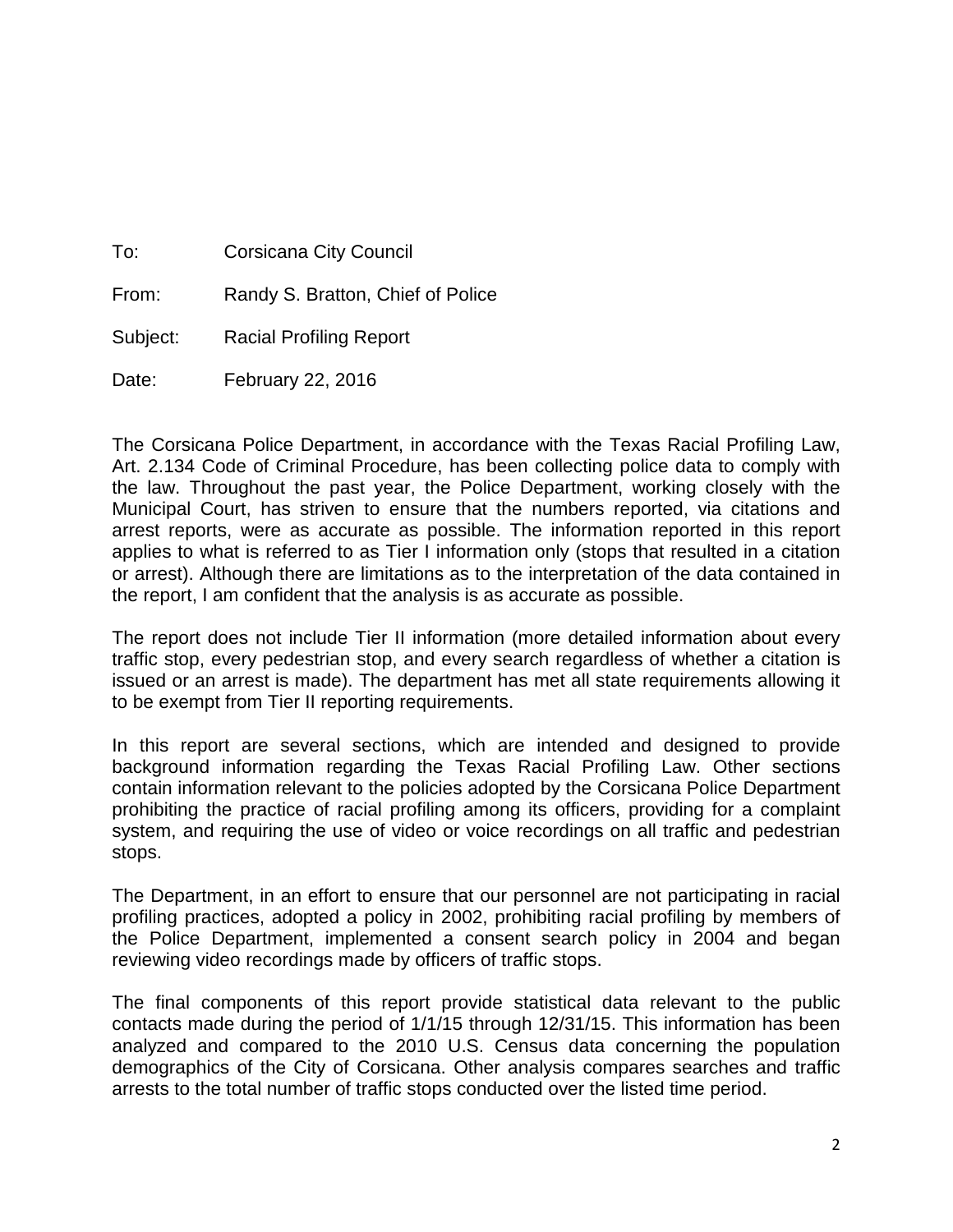#### **Assessment of the Data Analysis**:

The Corsicana Police Department is enforcing the traffic laws of this city and state along the lines represented by the various percentages of the population. According to our analysis 46.6% (11,077) of our population is white and 43.16% (1,111 of 2,558) of our enforcement activity (citations/arrests) was of Whites. The analysis shows that Blacks compose 21% (4,992) of our population and 25.33% (648 of 2,558) of our activity. Hispanics compromise 31.1% (7,392) of the population and were 29.52% (755 of 2,558) of our enforcement activity. Asians make up .7% (166) of our population and 1.33% (34 of 2,558) of our enforcement activity. American Indians compose approximately .6% (143) of our population and were .27% (7 of 2,558) of our activity. In 2010 Middle Eastern was added to the ethnic category for data collection. Middle Eastern are not represented in the city's population, however; .08% (2 of 2,558) of the stops were Middle Eastern descent. See Chart I and Graph I for details regarding citations and arrests.

A process involving active overview by Police Department staff and the Municipal Court Administrator audits the data contained in the report, which makes up the core of the report. Additionally, independently of this data auditing process, the traffic stops are regularly reviewed to determine if the conduct of the officers performing traffic stops is in accordance with city policy. This is done to indicate that the process and the activities meant to be reviewed by this report are reliable.

The total number of stops, where traffic citations were issued or arrests were made (the only data that had to be accounted for under the law) was 2,558. In comparison there were 2,816 stops made in 2014 that resulted in citations being issued or arrests being conducted. Please refer to Chart III for comparison and analysis. These numbers do not indicate the number of violations but only the number of people cited. It is possible to file more charges on a person, either by arrest or citation, during a stop but it counts as one stop. Our numbers also do not include people where the officer was unable to determine what race a person was at the time of the stop. However, this number is so small as to not adversely affect or skew the analysis nor are these numbers required for this report under the state law. See Chart I for a visual depiction of citations issued.

Included in the collection of data is documentation on whether the officer knew the race of the individual prior to the traffic stop. Of the 2,558 traffic stops, officers knew the race of 227 which equals 8.87%

Please refer to Charts I, II, and III along with Graphs I, II, and III for further details and analysis.

#### **Summary Statement:**

**The Findings indicate that the Corsicana Police Department does not engage in racial profiling.**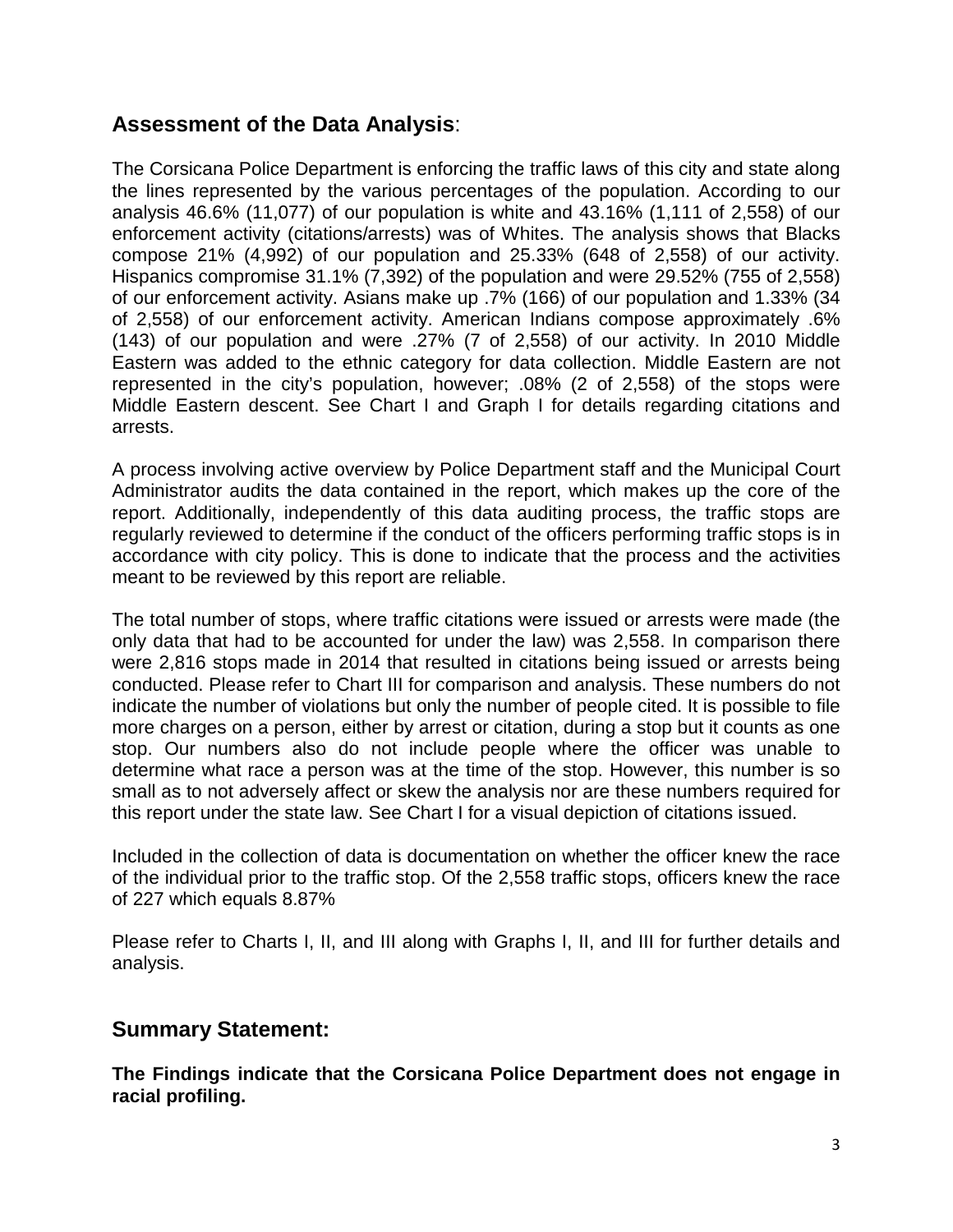# **Chart I 2015 Activity**

### **Demographics:**

|                 | <b>Number</b> | Percentage |
|-----------------|---------------|------------|
| Hispanic        | 7,392         | 31.1%      |
| White           | 11,077        | 46.6%      |
| <b>Black</b>    | 4,992         | 21.0%      |
| Asian           | 166           | .7%        |
| American Indian | 143           | .6%        |
| Middle Eastern  | 0             | $0\%$      |
| <b>Total</b>    | 23,770        | 100%       |

*Numbers obtained from the U.S. Census Bureau 2010 U.S. Census*

# **Traffic Stops- Citations:**

|                 | <b>Citations</b> | Percentage | Race Known |
|-----------------|------------------|------------|------------|
| Hispanic        | 684              | 30.58%     | 23         |
| White           | 1015             | 45.37%     | 72         |
| <b>Black</b>    | 497              | 22.22%     | 37         |
| Asian           | 33               | 1.48%      |            |
| American Indian |                  | .31%       |            |
| Middle Eastern  |                  | .04%       |            |
| <b>Total</b>    | 2,237            | 100%       | 132        |

*Citation count obtained from Corsicana Municipal Court. Data does not include non-traffic citations or traffic accident citations.*

### **Traffic Stops – Arrests:**

|                 | Arrest/Result of | Percentage | Race Known |
|-----------------|------------------|------------|------------|
|                 | <b>Stop</b>      |            |            |
| Hispanic        | 71               | 22.12%     | 11         |
| White           | 96               | 29.91%     | 45         |
| <b>Black</b>    | 151              | 47.04%     | 39         |
| Asian           |                  | .62%       |            |
| American Indian |                  | $0\%$      |            |
| Middle Eastern  |                  | .31%       |            |
| <b>Total</b>    | 321              | 100%       | 95         |

*Data was obtained from CPD racial profile forms.*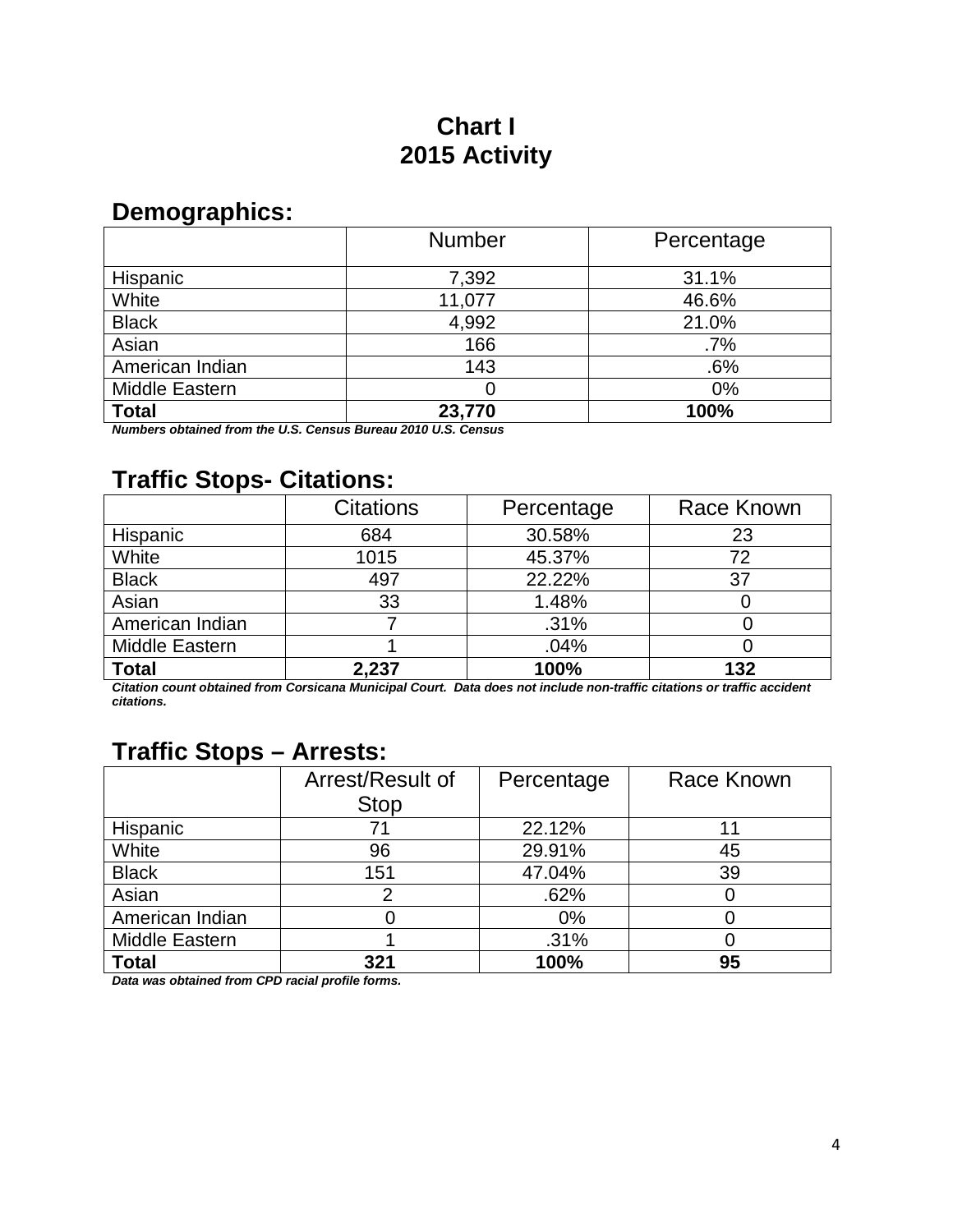# **Chart II 2015 Activity**

### **Searched:**

|                       | <b>Number Searched</b> | Percentage of Total |
|-----------------------|------------------------|---------------------|
| Hispanic              | 56                     | 27.72%              |
| White                 | 66                     | 32.67%              |
| <b>Black</b>          | 80                     | 39.60%              |
| Asian                 |                        | $0\%$               |
| American Indian       |                        | $0\%$               |
| <b>Middle Eastern</b> |                        | $0\%$               |
| <b>Total</b>          | 202                    | 100%                |

*Data was obtained from the Corsicana Municipal Court.*

### **Not Searched:**

|                       | <b>Not Searched</b> | % Not Searched |
|-----------------------|---------------------|----------------|
| Hispanic              | 699                 | 29.67%         |
| White                 | 1,045               | 44.40%         |
| <b>Black</b>          | 568                 | 24.11%         |
| Asian                 | 35                  | 1.44%          |
| American Indian       |                     | .30%           |
| <b>Middle Eastern</b> |                     | .08%           |
| <b>Total</b>          | 2,356               | 100%           |

*Data was obtained from the Corsicana Municipal Court.*

### **Searched – Comparison:**

|                       | <b>Number Searched</b> | <b>Consensual Search</b> | Non-Consent/*PC |
|-----------------------|------------------------|--------------------------|-----------------|
| Hispanic              | 56                     | 15                       | 41              |
| White                 | 66                     | 30                       | 36              |
| <b>Black</b>          | 80                     | 1                        | 69              |
| Asian                 |                        |                          |                 |
| American Indian       |                        |                          |                 |
| <b>Middle Eastern</b> |                        |                          |                 |
| <b>Total</b>          | 202                    | 56                       | 146             |

*Data was obtained from the Corsicana Municipal Court. \*PC-Probable Cause*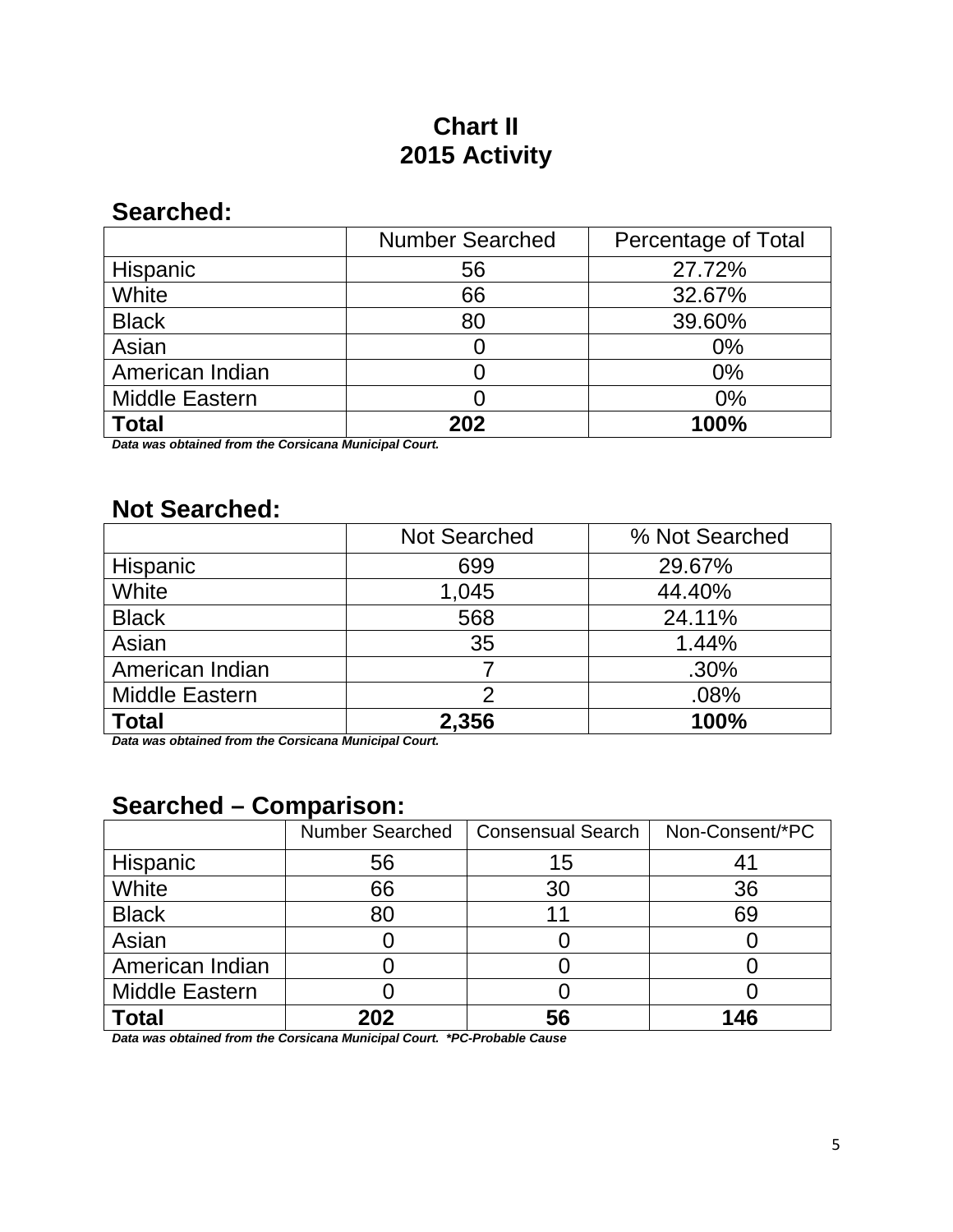

### **Graph II**

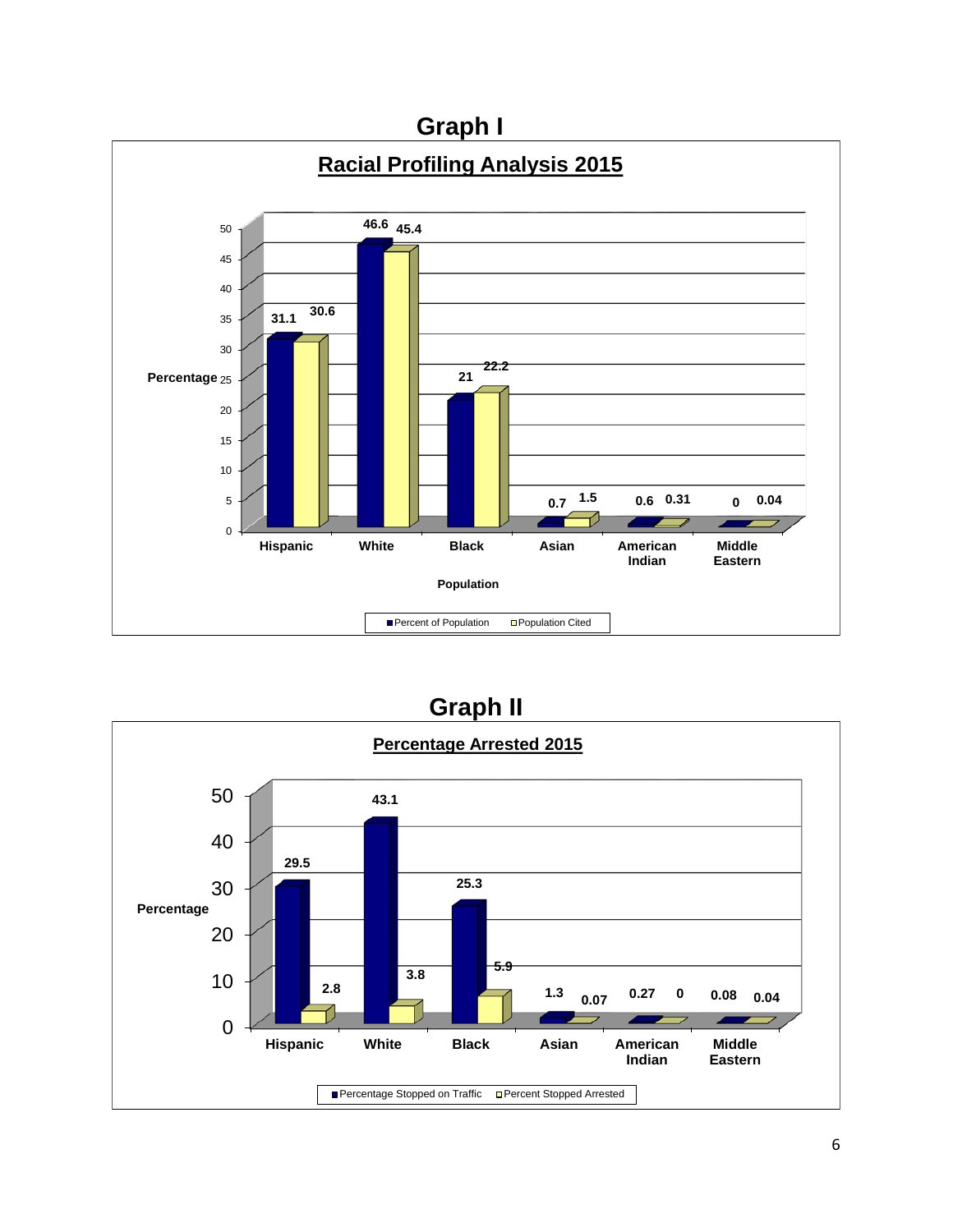

### **Chart III Traffic Stop Citation Comparison 2014-2015**

| <b>Traffic Stops</b>  | <b>2014 Citations</b> | ℅     | <b>2015 Citations</b> | $\frac{0}{0}$ |
|-----------------------|-----------------------|-------|-----------------------|---------------|
| Hispanic              | 736                   | 29.7% | 684                   | 30.6%         |
| White                 | 1114                  | 44.9% | 1015                  | 45.4 %        |
| <b>Black</b>          | 592                   | 23.9% | 497                   | 22.2%         |
| Asian                 | 32                    | 1.3%  | 33                    | 1.5%          |
| American Indian       | 3                     | .12%  | 7                     | .31%          |
| <b>Middle Eastern</b> | $\overline{2}$        | .08%  | $\overline{2}$        | .09%          |
| <b>Total</b>          | 2,479                 | 100%  | 2,237                 | 100%          |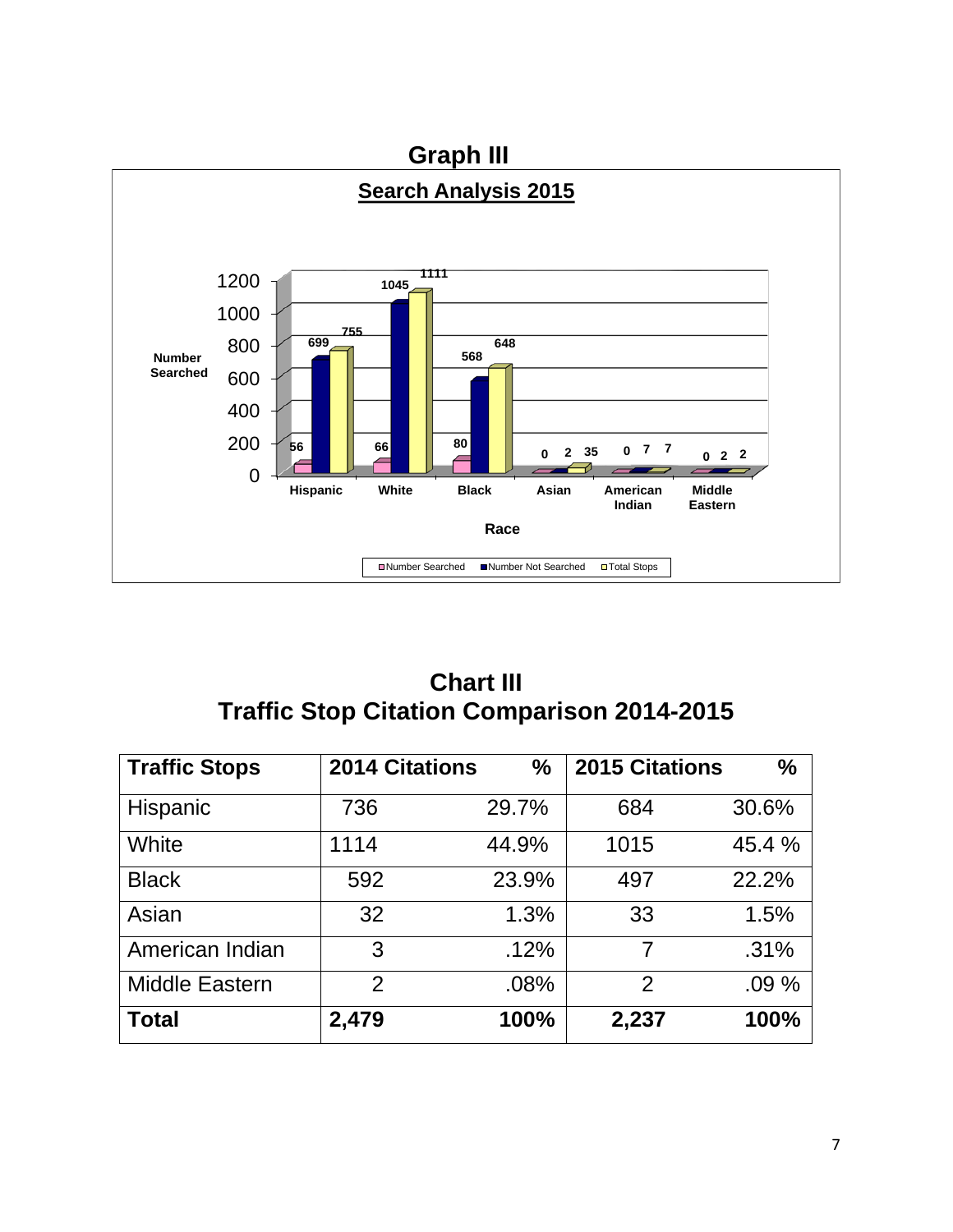### **II. Police Department's Vision, Mission, and Value Statements**

#### **Vision Statement of the Corsicana Police Department**

The Corsicana Police Department strives to become one of the most professional and effective police departments in the State by aggressively suppressing crime to create a safe community and to improve the quality of life for everyone.

#### **Mission Statement of the Corsicana Police Department**

The Corsicana Police Department is committed to serving the community and protecting life and property with integrity and professionalism.

#### **Value Statements of the Corsicana Police Department**

- 1. The employees of the Corsicana Police Department will consistently use **TEAMWORK** to accomplish our goals.
- 2. The employees of the Corsicana Police Department will consistently demonstrate **COMPASSION** while serving the community
- 3. The employees of the Corsicana Police Department will consistently demonstrate **INTEGRITY** both on and off duty
- 4. The employees of the Corsicana Police Department will consistently engage in open **COMMUNICATION** with citizens, visitors and co-workers.

### **III. Responding to the Texas Racial Profiling Law**

#### **Informing the Public on the Process of Filing a Complaint with the Corsicana Police Department**

#### **(A) Educational Campaign:**

In accordance with Senate Bill 1074, the Corsicana Police Department has made significant efforts to launch an educational campaign aimed at informing the public on issues relevant to the complaint process. Special emphasis has been placed on informing community members on filing a complaint relevant to racial profiling practices.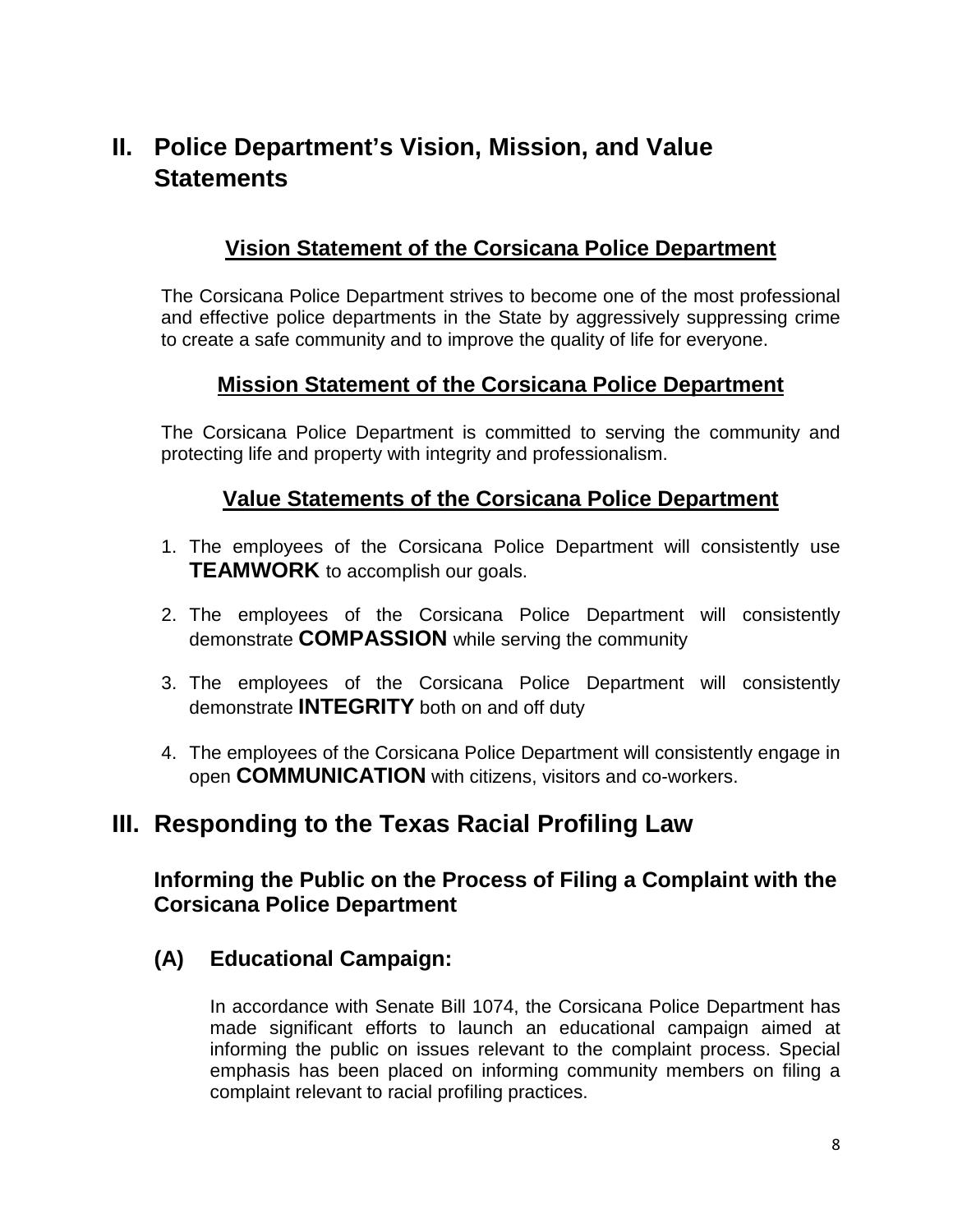The Chief of Police has spoken at various community meetings where community members have been informed that the police department prohibits racial profiling practices among its officers.

#### **(B) Filing a Complaint Based on Violations of the Texas Law on Racial Profiling**

A pamphlet has been created and distributed that explains the Police Department's Citizen Complaint Procedure.

#### **Filing a Complaint:**

A citizen may contact any police department supervisor to receive a Complaint Form. The citizen may also directly contact Assistant Chief of Police Ronny McGaha at 903-654-4922, [rmcgaha@ci.corsicana.tx.us](mailto:rmcgaha@ci.corsicana.tx.us) or Chief of Police Randy Bratton at 903-654-4900 or by email at rbratton@ci.corsicana.tx.us.

#### **The Interview:**

A police supervisor (rank of corporal or higher) may interview the individual filing the complaint. The supervisor will ask the complainant questions about what happened. It is possible that the supervisor may be able to explain the officer(s)' actions to the complainant's satisfaction; thereby, foregoing a formal investigation.

If the supervisor is not able to satisfactorily answer the citizen's complaint, the supervisor will assist them in filing a formal complaint. If the citizen does not wish to be assisted by the supervisor, they will be given a formal complaint pamphlet and given instructions on completing the complaint form.

#### **The Investigation:**

After a formal complaint is filed, the Corsicana Police Department will investigate the alleged misconduct. The Internal Affairs Investigator (Assistant Chief Ronny McGaha) is responsible for investigating all formal complaints.

• The Chief of Police receives all formal complaints, reviews them, logs them into the IA Log and formally assigns the investigation to the Internal Affairs Investigator.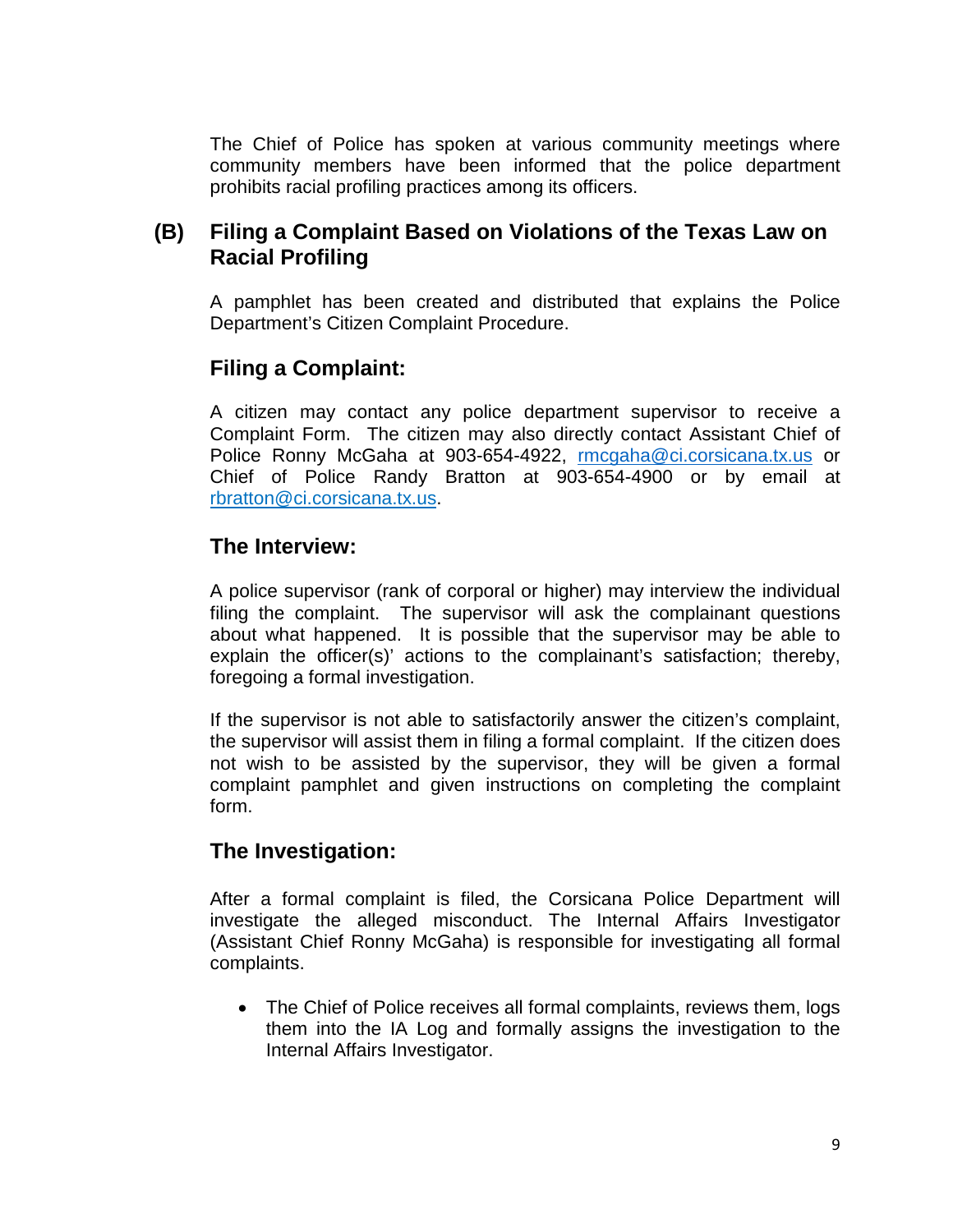- Although it is difficult to estimate how long the investigation will take, the complainant is advised that they can usually expect an update on the investigation in about four weeks.
- All officers will be interviewed and witnesses whom the complainant has named will be contacted and interviewed, if they agree.
- A report will then be prepared of the investigation and a conclusion is included.
- The Chief of Police will review the report of the investigation to determine if any rule, policy, or regulation has been violated. If it is determined that a violation has occurred it will be the Chief's decision as to the appropriate discipline that will be administered.
- The Chief of Police will then send the complainant a letter regarding the findings of the investigation.

### **The Findings:**

The results of a complaint are called "findings". These include four possible findings:

- **Sustained -** The complaint has been supported: The officer(s) involved acted improperly and may be disciplined.
- **Unfounded -** The investigation found no basis to the complaint filed.
- **Exonerated -** The police officer(s) involved acted properly and will not be disciplined; or
- **Not sustained -** There was insufficient evidence to prove the complaint true or false and no further action will be taken.

### **A Commitment to Respond to the Needs of the Community:**

The Corsicana Police Department has made a commitment to its citizens regarding the following:

- 1. The department shall accept complaints from any person who believes he or she has been stopped or searched based on racial, ethnic, or national origin profiling. No person shall be discouraged, intimidated, or coerced from filing a complaint, nor discriminated against because he or she filed such a complaint.
- 2. Any employee who receives an allegation of racial profiling, including the officer who initiated the stop, shall direct the complainant to a supervisor or offer to provide them with a formal complaint packet. Any employee contacted shall provide to any citizen a copy of the complaint form or inform the citizen of the department's process for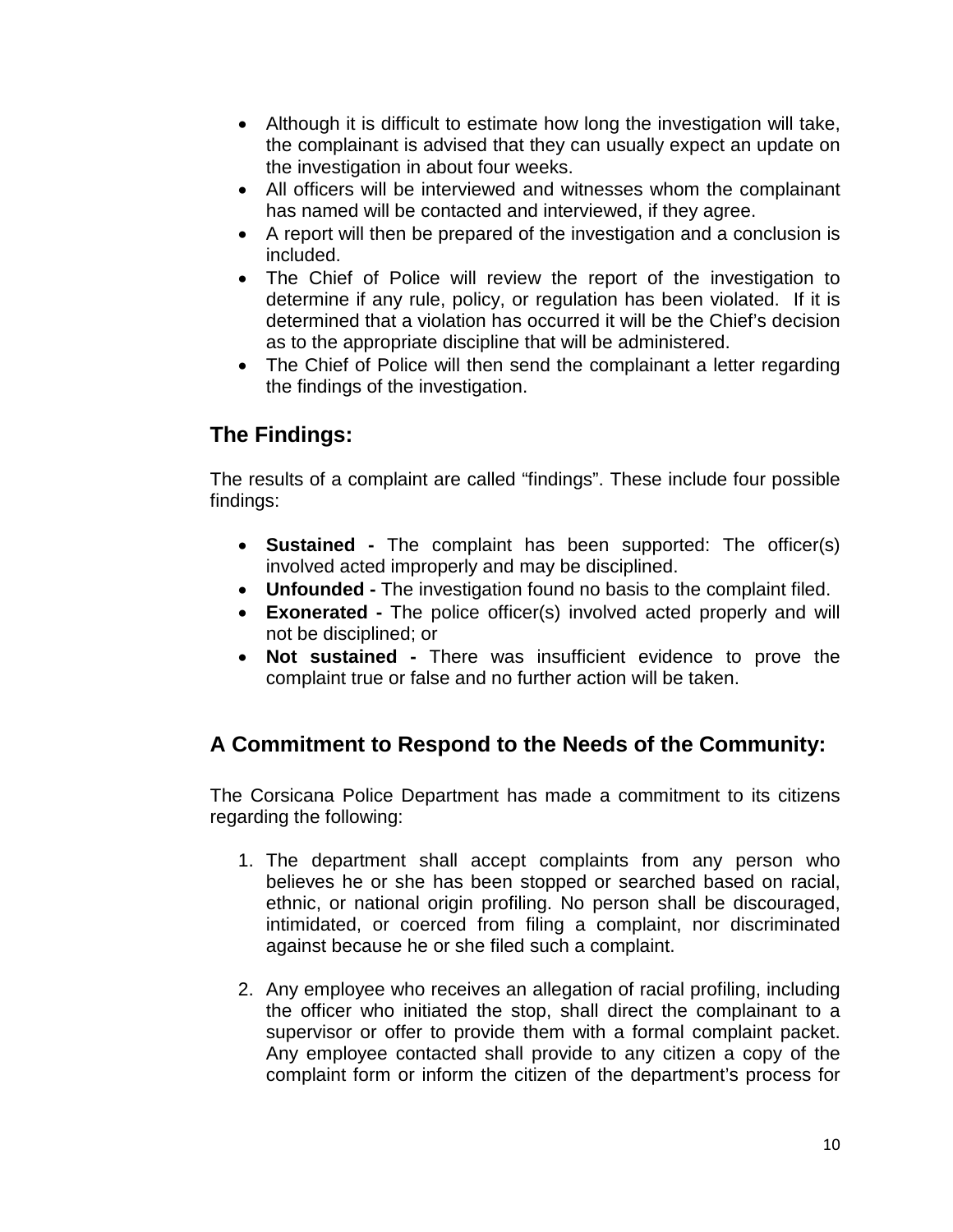filing a complaint. All employees shall immediately report any allegation of racial profiling to their supervisor.

- 3. Investigation of a complaint shall be conducted in a through and timely manner. All complainants will receive a disposition letter regarding the complaint usually within 30 days. The investigation and findings shall be documented and filed with the Chief of Police. When applicable, findings and/or suggestions for disciplinary action, retraining, or changes in policy shall be filed with the chief.
- 4. If a racial profiling complaint is sustained against an officer it will result in appropriate corrective and/or disciplinary action, up to and including indefinite suspension (termination).
- 5. If there is a departmental video or audio recording of the events upon which a complaint of racial profiling is based, upon commencement of an internal investigation, the officer will be allowed to review the recording.

#### **Discipline:**

It is the policy of the Corsicana Police Department that any officer who, after an internal investigation, has been found to have engaged in racial profiling, (as determined by the Chief of Police in accordance with Civil Service laws) may be:

- 1. Suspended up to 90 days and, as a condition of further employment with the police department, required to undergo cultural sensitivity training
- 2. Indefinitely suspended (terminated)

### **Discipline Data:**

The following table contains data regarding Corsicana police officers that have been the subject of a formal racial profiling complaint for violations of the Texas Racial Profiling Law, Art. 2.134 of the Code of Criminal Procedure, during the time period of 1/1/15 - 12/31/15, along with the disposition.

| <b>Complaint No.</b> | <b>Alleged Violation</b> | <b>Disposition of the Case</b> |
|----------------------|--------------------------|--------------------------------|
| 15-03                | <b>Racial Profiling</b>  | Unfounded                      |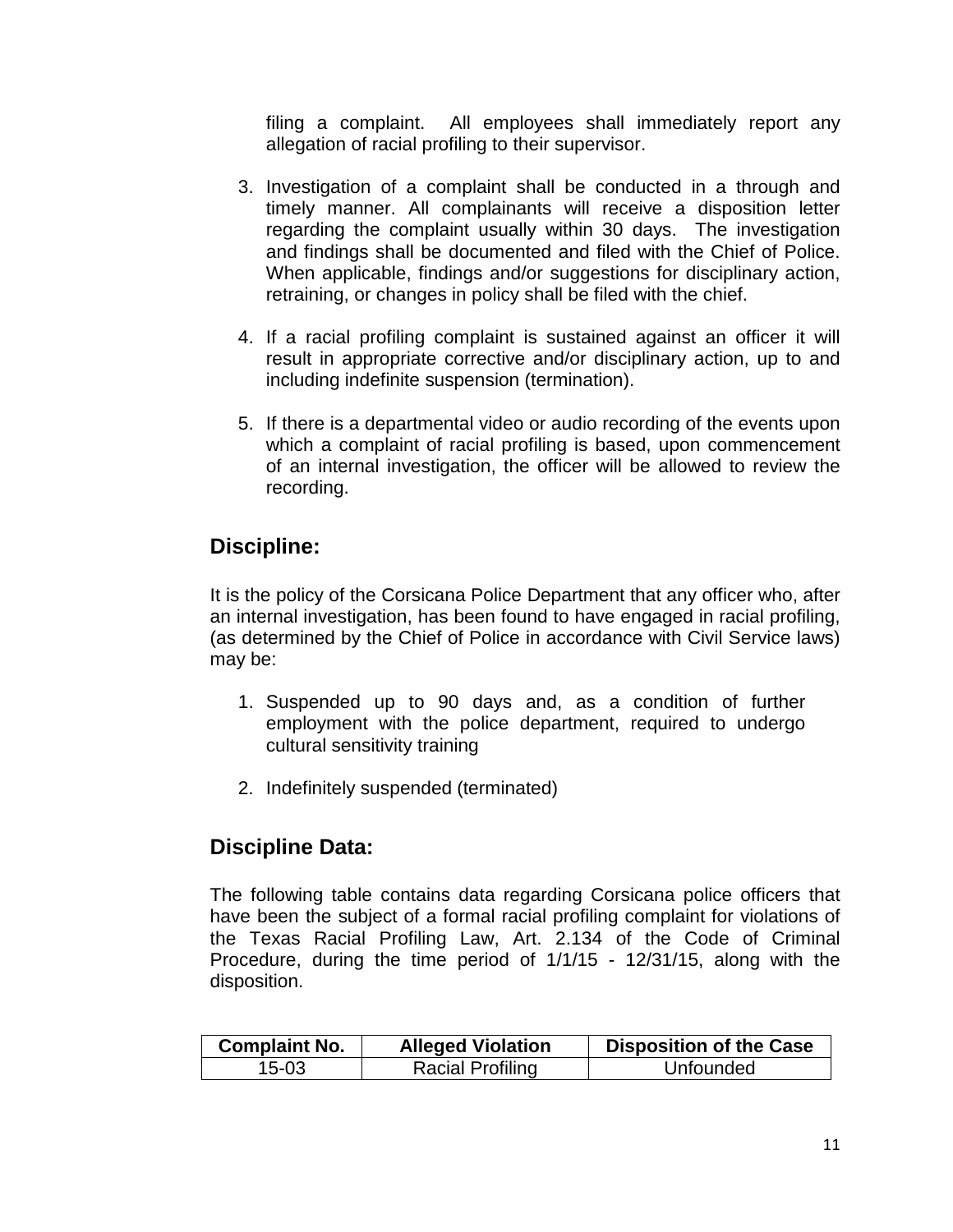### **(C) Training:**

In compliance with the Texas Racial Profiling Law, the Corsicana Police Department required all its officers adhere to all Law Enforcement Management Institute of Texas (LEMIT) requirements as mandated by law.

All officers from the Corsicana Police Department have completed a TCOLE training and education program on racial profiling (cultural diversity), as required by law.

#### **(D) Community Partnerships:**

Although the Corsicana Police Department enjoys the support of the community, since January 1, 2002, it has made extraordinary efforts to reach out to community leaders. This effort has been well received by the Corsicana community, particularly, members of the minority community.

The Corsicana Police Department, through the City of Corsicana website and local media, has kept the public informed of the department's traffic contact data efforts. Further, the department's Contact Data Report is presented annually in February to City Council. This report is completed to keep community leaders informed on the current practices of the Corsicana Police Department and in accordance with state law. In accordance with Article 2.134(b) of the Code of Criminal Procedures, the data will also be submitted to the Texas Commission on Law Enforcement not later than March 1, 2016.

### **(E) Checklist:**

The following requirements **must** be met by all law enforcement agencies in the State of Texas:

- $\checkmark$  Clearly defined actions that constitute racial profiling
- $\checkmark$  Statement indicating prohibition of any peace officer employed by the Corsicana Police Department from engaging in racial profiling
- $\checkmark$  Implement a process by which an individual may file a complaint regarding racial profiling violations
- $\checkmark$  Provide public education related to the complaint process
- $\checkmark$  Implement disciplinary quidelines for officers found in violation of the Texas Racial Profiling Law